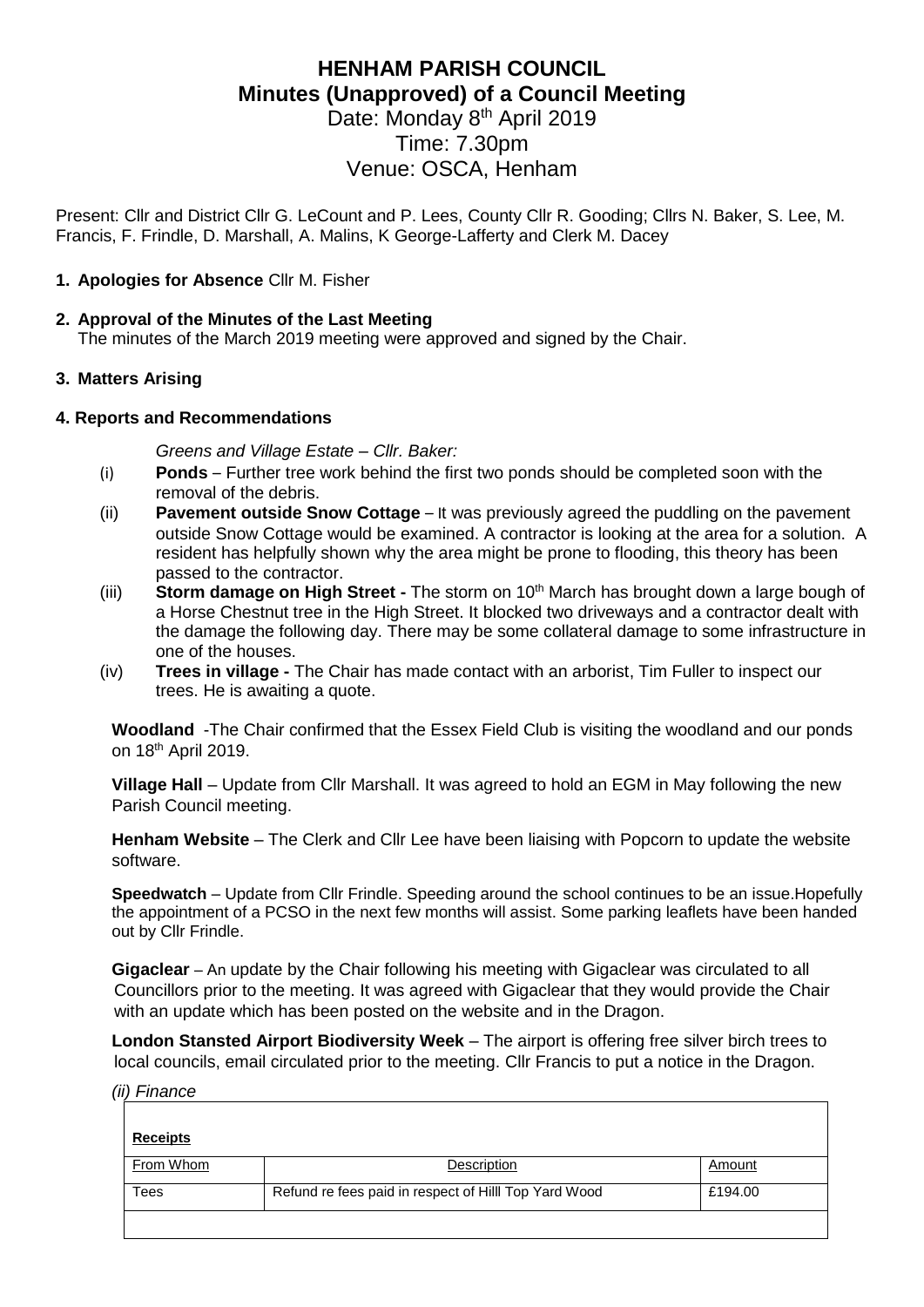| To Whom                                         | Description                               | Amount   | <u>VAT</u> | Total    |
|-------------------------------------------------|-------------------------------------------|----------|------------|----------|
| (Invoice no.)                                   |                                           |          |            |          |
| M. Dacey                                        | Clerk's salary (February)                 | £377.26  | £0.0       | £377.26  |
| P. Knott (60334                                 | Grass cutting 6/3 & 20/3                  | £870.00  | £0.0       | £870.00  |
| <b>Affinity for Business</b><br>Ltd (1377517-4) | Allotment water                           | £22.09   | £4.42      | £26.51   |
| EALC (10628)                                    | Affiliation fees                          | £362.28  | £0.0       | £362.28  |
| <b>Gardner Planning</b><br>Ltd (060.1)          | Planning advice re Chickney Road<br>North | £1210.80 | £242.16    | £1452.56 |

# **Treasury Management Investment Policy and Strategy 2018/19 – Cllr Fisher – nothing to report.**

Henham Parish Council Receipts and Expenditure records for Quarter 2 of 2018-2019 financial year were previously given to Cllr Fisher for approval.

**AGAR 2018-19** – The Clerk has received notice from the external auditors that Henham Parish Council has been randomly selected for an intermediate review and will be preparing the relevant paperwork over the coming weeks.

# *(iii) Planning and Developments*

## **Applications:**

- **UTT/19/0502/HHF** proposed cart lodge with home office over The White House High Street Henham CM22 6AR
- **UTT/19/0246/HHF** proposed shed, Wyndies, Crow Street
- **FAIRFIELD: UTT/17/3573/OP Land to The North West of Henham Road** Henham Parish Council strongly opposes this development of 350 houses and will challenge it at the UDC Planning meeting. It was expected that the planning meeting may be heard on 19th December but will be pushed back to June this year.

#### **Breaches:** *District Cllr Lees to update re HTY:*

- **Hill Top Yard (UTT/15/0623 – Enforcement – removal of 5m lights) –** The Parish Council continues to monitor any other ongoing breaches of the planning conditions. District Cllr Lees has chased up the breach. UDC has confirmed this has now been logged as a new investigation. The reference number is ENF/19/0077/C and the case officer is Gary Collins.
- **Vision Fitness:** The Parish Council are in discussions with the owner of Vision Fitness regarding planning permissions and have met with the owner. The Chair told him the Parish Council was very supportive of the Gym and regarded it as a major asset to the village. However, it must abide by the planning conditions. The owner has confirmed he is liaising with UDC planners to discuss the areas where planning has been breached.
- **Appeals:**

**Decisions:** UTT/19/0039/FUL – proposed construction of 1 no. dwelling to land at rear, The Shielings Old Mead Lane – refused on the grounds of contrary to ULP policy S7.

*(iv) Highways –* **UPDATE from Cllr LeCount:** Next meeting with Rissa Long is due in May. Road Closures in the area – County Cllr Gooding provided an update in relation to the proposed 5 month long road closure due to bridge repairs on Hall Road. Residents are advised to check the [www.roadworks.org](http://www.roadworks.org/) website and bus website for 7/7A which will be impacted.